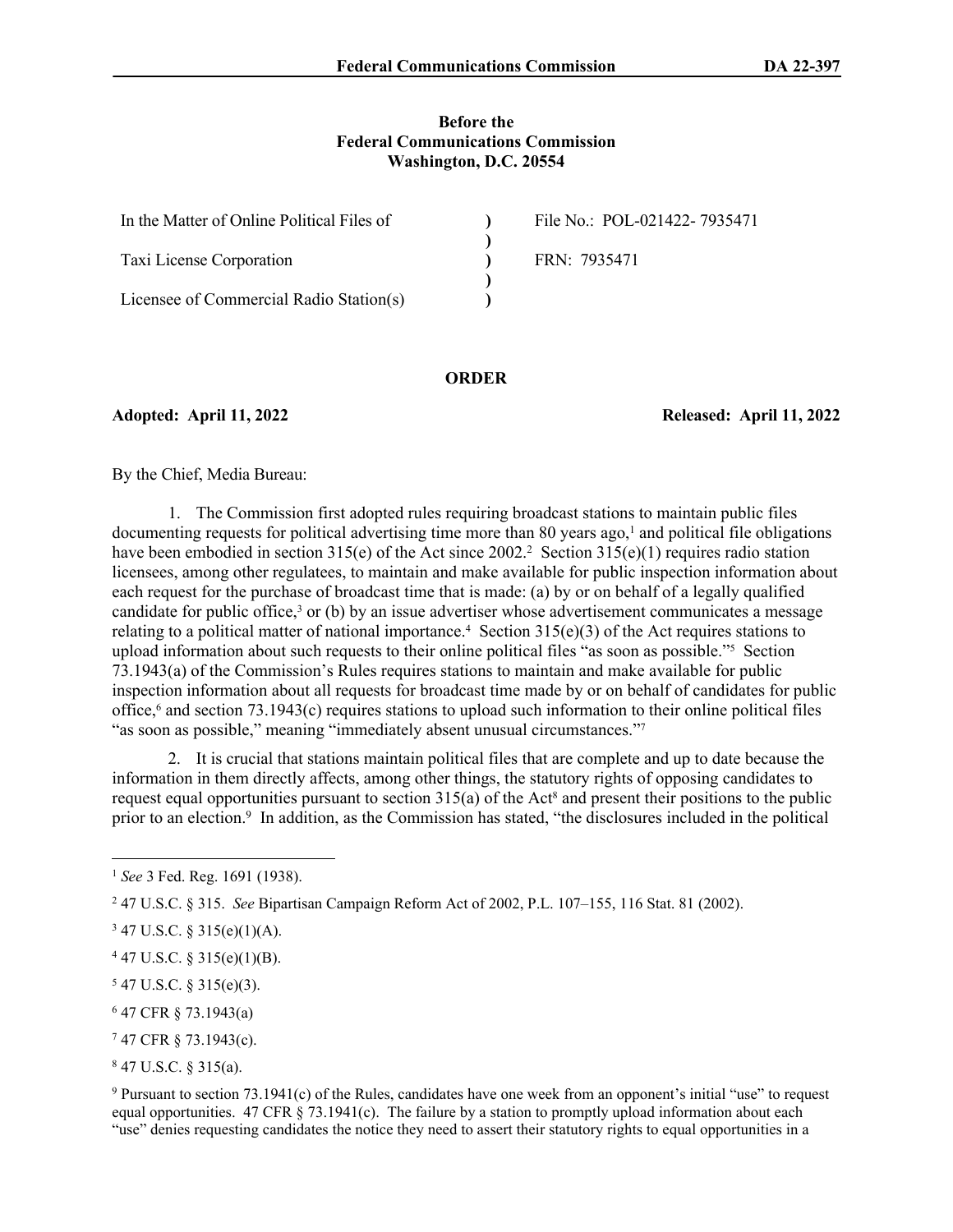file further the First Amendment's goal of an informed electorate that is able to evaluate the validity of messages and hold accountable the interests that disseminate political advocacy."<sup>10</sup>

3. Taxi License Corporation is the licensee of one or more commercial radio stations for which it has filed license renewal applications. The Audio Division of the FCC's Media Bureau suspended processing of those applications because of Radio Pacific Inc.'s failure to affirmatively certify compliance with its public file obligations in Section 73.3526 of the Commission's rules.<sup>11</sup> The Audio Division staff determined that the public file deficiencies were attributable to a failure by Taxi License Corporation.to comply with political file requirements.

4. The Media Bureau and Taxi License Corporation have elected to resolve the matter of Taxi License Corporation's public file derelictions through the attached Consent Decree. Pursuant to the Consent Decree, Taxi License Corporation agrees, among other things, to implement a comprehensive compliance plan to ensure future compliance with its political file obligations and to submit periodic compliance reports to the Media Bureau.

5. After reviewing the terms of the Consent Decree and evaluating the facts before us, we find that the public interest would be served by adopting the Consent Decree.

6. Accordingly, **IT IS ORDERED** that, pursuant to the authority delegated by section 0.61(e) and 0.283 of the Commission's rules,12 the attached Consent Decree **IS ADOPTED** and its terms incorporated by reference.

7. **IT IS FURTHER ORDERED** that pursuant to 47 CFR § 73.3526(e)(10), a copy of the attached Consent Decree **SHALL BE RETAINED** in the online public inspection file of each station listed in Appendix A of the Consent Decree until grant of its next license renewal application.

8. **IT IS FURTHER ORDERED** that the above-captioned matter **IS TERMINATED**.

9. **IT IS FURTHER ORDERED** that a copy of this Order and Consent Decree shall be served via electronic mail to counsel for Taxi License Corporation at victory@fhhlaw.com

# FEDERAL COMMUNICATIONS COMMISSION

Holly Saurer Chief, Media Bureau

timely manner. *See Standardized and Enhanced Disclosure Requirements for Television Broadcast Licensee Public Interest Obligations*, Second Report and Order, 27 FCC Rcd 4535, 4562 para. 55 (2012).

<sup>10</sup> *Id.* at 4543-44, para. 16.

<sup>&</sup>lt;sup>11</sup> See Section III, Question 3, of each application.

<sup>12</sup> 47 CFR §§ 0.61(e), 0.283.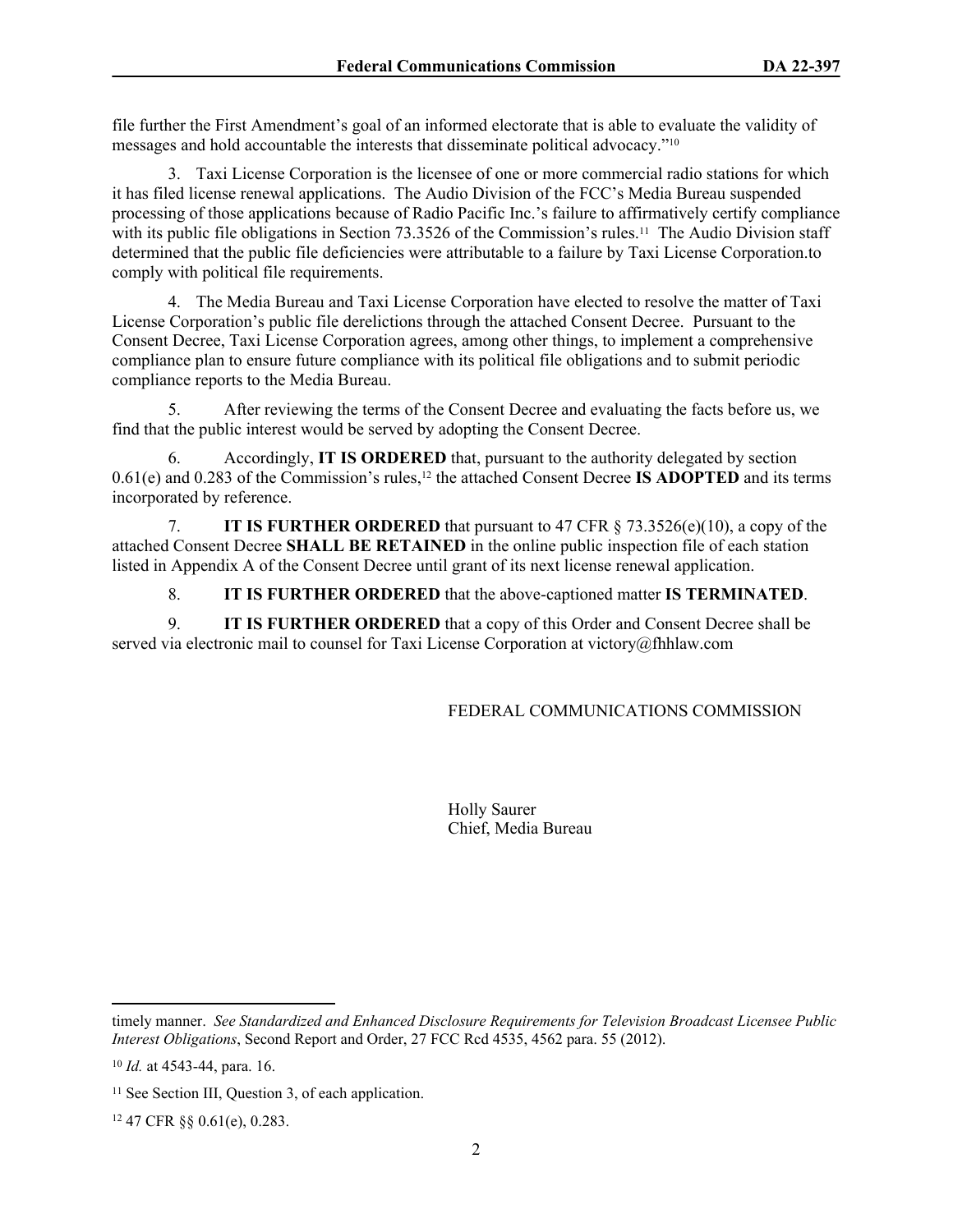#### **Before the Federal Communications Commission Washington, D.C. 20554**

| In the Matter of Online Political Files of | File No.: POL-021422-7935471 |
|--------------------------------------------|------------------------------|
|                                            |                              |
| Taxi License Corporation                   | FRN: 7935471                 |
|                                            |                              |
| Licensee of Commercial Radio Station(s)    |                              |

#### **CONSENT DECREE**

1. The Media Bureau of the Federal Communications Commission and Taxi License Corporation (hereafter "Company," as defined below), by their authorized representatives, hereby enter into this Consent Decree for the purpose of terminating the Media Bureau's investigation into the Company's compliance with section  $315(e)(3)$  of the Communications Act of 1934, as amended,<sup>13</sup> and section  $73.1943(c)$  of the Commission's rules,<sup>14</sup> relating to the maintenance of online political files. To resolve this matter, the Company agrees to implement a comprehensive Compliance Plan to ensure its future compliance with section 315(e)(3) and section 73.1943(c).

### **I. DEFINITIONS**

- 2. For the purposes of this Consent Decree, the following definitions shall apply:
	- (a) "Act" means the Communications Act of 1934, as amended, 47 U.S.C. § 151 *et seq*.
	- (b) "Adopting Order" means an Order of the Bureau adopting the terms of this Consent Decree without change, addition, deletion, or modification.
	- (c) "Bureau" means the Media Bureau of the Commission.
	- (d) "Commission" or "FCC" means the Federal Communications Commission and all of its bureaus and offices.
	- (e) "Company" means Taxi License Corporation and its affiliates, subsidiaries, predecessors-in-interest, and successors-in-interest.
	- (f) "Covered Employees" means all employees and agents of the Company who are responsible for performing, supervising, overseeing, or managing activities related to the maintenance of online political files, as required by the Political Record-Keeping Statute and Rule.
	- (g) "Effective Date" means the date by which both the Bureau and the Company have signed the Consent Decree.
	- (h) "Investigation" means the Bureau's decision to hold and not process the Company's license renewal applications identified in Appendix A due to the Company's inability to certify compliance with its public file obligations.
	- (i) "Parties" means the Company and the Bureau, each of which is a "Party."

<sup>13</sup> 47 U.S.C. § 315(e)(3).

<sup>14</sup> 47 CFR § 73.1943(c).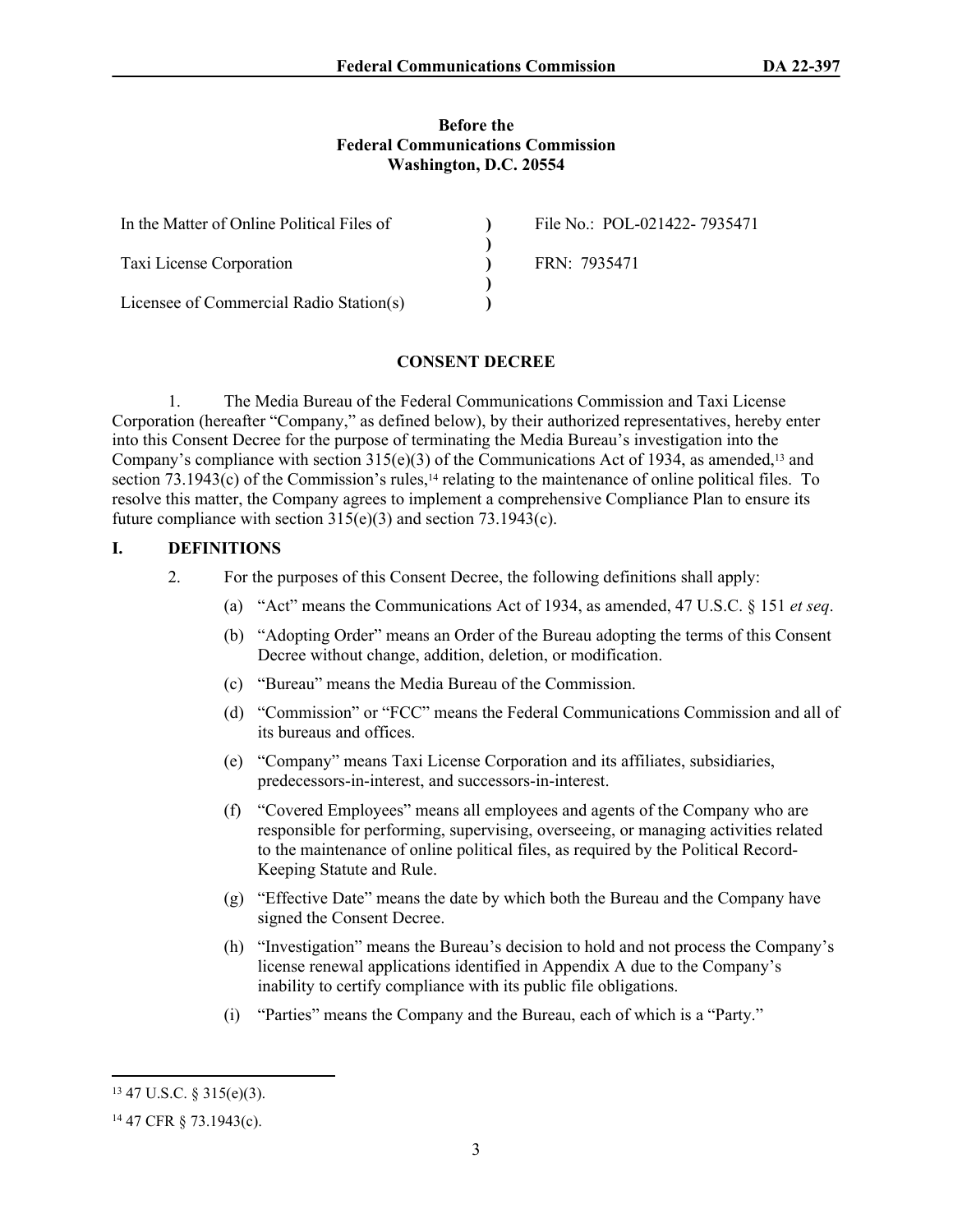- (j) "Political Record-Keeping Statute and Rule" means 47 U.S.C. § 315(e)(3) and 47 CFR § 73.1943(c).
- (k) "Rules" means the Commission's regulations found in Title 47 of the Code of Federal Regulations.

#### **II. BACKGROUND**

3. Section 315(e)(1) requires radio station licensees to maintain and make available for public inspection information about each request for the purchase of broadcast time that is made: (a) by or on behalf of a legally qualified candidate for public office,<sup>15</sup> or (b) by an issue advertiser whose advertisement communicates a message relating to a political matter of national importance.16 Section 315(e)(3) requires stations to place information about such requests into their political files "as soon as possible."17 Section 73.1943(a) of the Commission's Rules requires stations to maintain and make available for public inspection information about all requests for broadcast time made by or on behalf of candidates for public office,18 and section 73.1943(c) requires stations to upload such information to their online political files "as soon as possible," meaning "immediately absent unusual circumstances."19 A full- power station's political file is a subset of its public inspection file.<sup>20</sup>

4. It is crucial that stations maintain political files that are complete and up to date because the information in them directly affects, among other things, the statutory rights of opposing candidates to request equal opportunities pursuant to section  $315(a)$  of the Act<sup>21</sup> and present their positions to the public prior to an election.<sup>22</sup> In addition, as the Commission has stated, "the disclosures included in the political file further the First Amendment's goal of an informed electorate that is able to evaluate the validity of messages and hold accountable the interests that disseminate political advocacy."<sup>23</sup>

5. The Company owns and operates one or more commercial radio stations licensed by the Commission. The Company recently filed one or more applications for renewal of radio station licenses in which it was unable to certify compliance with the public file requirements during the relevant license term. Further, we have determined that the Company failed to certify compliance in those applications because it did not comply with the Political Record Keeping Statute and Rule. Those applications are identified in **Appendix A**. Based on the Company's inability to provide the required certification, the Bureau commenced the Investigation and suspended processing those license renewal applications.

<sup>18</sup> 47 CFR § 73.1943(a)

<sup>19</sup> 47 CFR § 73.1943(c).

<sup>20</sup> *See* 47 CFR § 73.3526(e)(6).

<sup>21</sup> 47 U.S.C. § 315(a).

<sup>22</sup> Pursuant to section  $73.1941(c)$  of the Rules, candidates have one week from an opponent's initial "use" to request equal opportunities. 47 CFR  $\S$  73.1941(c). The failure by a station to promptly upload information about each "use" denies requesting candidates the notice they need to assert their statutory rights to equal opportunities in a timely manner. *See Standardized and Enhanced Disclosure Requirements for Television Broadcast Licensee Public Interest Obligations*, Second Report and Order, 27 FCC Rcd 4535, 4562 para. 55 (2012).

<sup>23</sup> *Id.* at 4543-44, para. 16.

<sup>15</sup> 47 U.S.C. § 315(e)(1)(A).

 $16$  47 U.S.C. § 315(e)(1)(B).

<sup>17</sup> 47 U.S.C. § 315(e)(3). Pursuant to *Expansion of Online Public File Obligations to Cable and Satellite TV Operator and Broadcast and Satellite Radio* Licensee, 31 FCC Rcd. 526 (2016), radio stations are required to upload records about requests for the purchase of political broadcast time to their online political files for public inspection.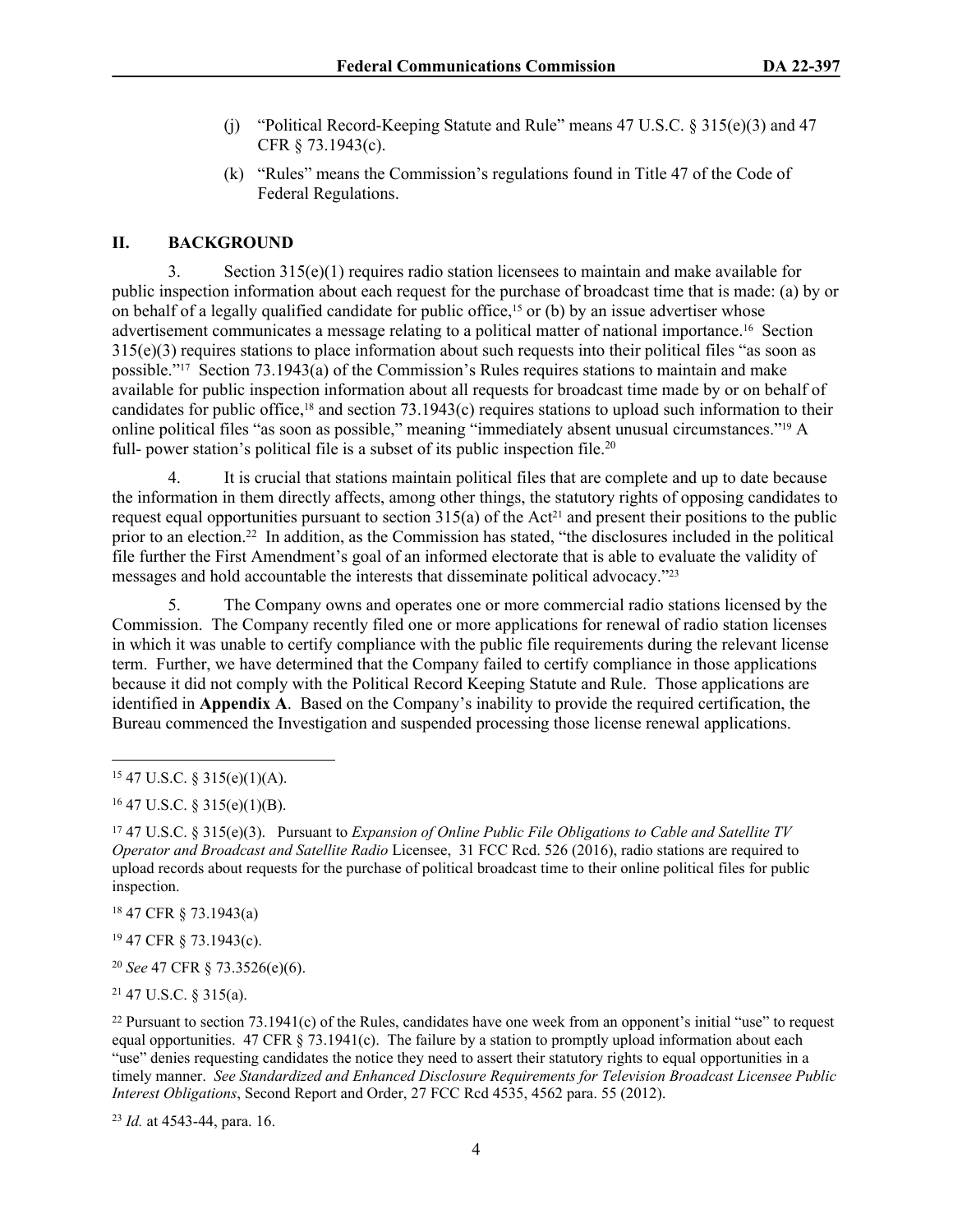6. The Bureau acknowledges that the COVID-19 pandemic caused a dramatic reduction in advertising revenues which, in turn, placed the radio broadcast industry, including the Company, under significant, ongoing financial stress. The Bureau believes that the Company's disclosures in its license renewal applications combined with the exceptional circumstances brought about by the pandemic present a unique situation which, on balance, warrant resolution of the Bureau's investigation under the terms and conditions described below.

# **III. TERMS OF AGREEMENT**

7. **Adopting Order**.The provisions of this Consent Decree shall be incorporated by the Bureau in an Adopting Order.

8. **Jurisdiction**. The Company agrees that the Bureau has jurisdiction over it and the matters contained in this Consent Decree and has the authority to enter into and adopt this Consent Decree.

9. **Effective Date**. The Parties agree that this Consent Decree shall become effective on the Effective Date. As of the Effective Date, the Parties agree that this Consent Decree shall have the same force and effect as any other order of the Commission.

10. **Termination of Investigation**.In express reliance on the covenants and representations in this Consent Decree and to avoid further expenditure of public resources, the Bureau agrees to terminate the Investigation. In addition, the Bureau agrees to process the Company's pending radio license renewal applications identified in Appendix A in the ordinary course. Furthermore, the Bureau agrees not to suspend the processing of such future radio license renewal applications that the Company files in the current renewal cycle (through August 2022) because of the Company's inability to certify compliance with its public file obligations in those applications. In consideration for such, the Company agrees to the terms, conditions, and procedures contained herein.

11. The Bureau agrees that, in the absence of new material evidence, the Bureau will not use the facts developed in this Investigation through the Effective Date, or the existence of this Consent Decree, to institute, on its own motion or in response to any petition to deny or other third-party objection, any new proceeding, formal or informal, or take any action on its own motion against the Company concerning the matters that were the subject of the Investigation. The Bureau also agrees that, in the absence of new material evidence, it will not use the facts developed in the Investigation through the Effective Date, or the existence of this Consent Decree, to institute on its own motion any proceeding, formal or informal, or to set for hearing the question of the Company's basic qualifications to be a Commission licensee or to hold Commission licenses or authorizations.<sup>24</sup>

12. **Admission of Liability**. The Company admits for the purpose of this Consent Decree that it failed to timely place records of all requests for the purchase of political broadcast time in its political file in a timely manner, in repeated violation of section  $315(e)(3)$  of the Act, and section 73.1943(c) of the Rules.

13. Pursuant to section  $503(b)(2)(E)$  of the Act, in exercising its forfeiture authority, the Commission may consider, among other things, "any history of prior offenses" by the licensee.25 The Company acknowledges that the Commission or its delegated authority may consider the Company's admission of liability in this Consent Decree in proposing any future forfeiture against Company in the event the Company is determined to have apparently committed a violation of the Act, the Rules, or of

<sup>24</sup> *See* 47 CFR § 1.93(b).

<sup>25</sup> *See* 47 U.S.C. § 503(b)(2)(E).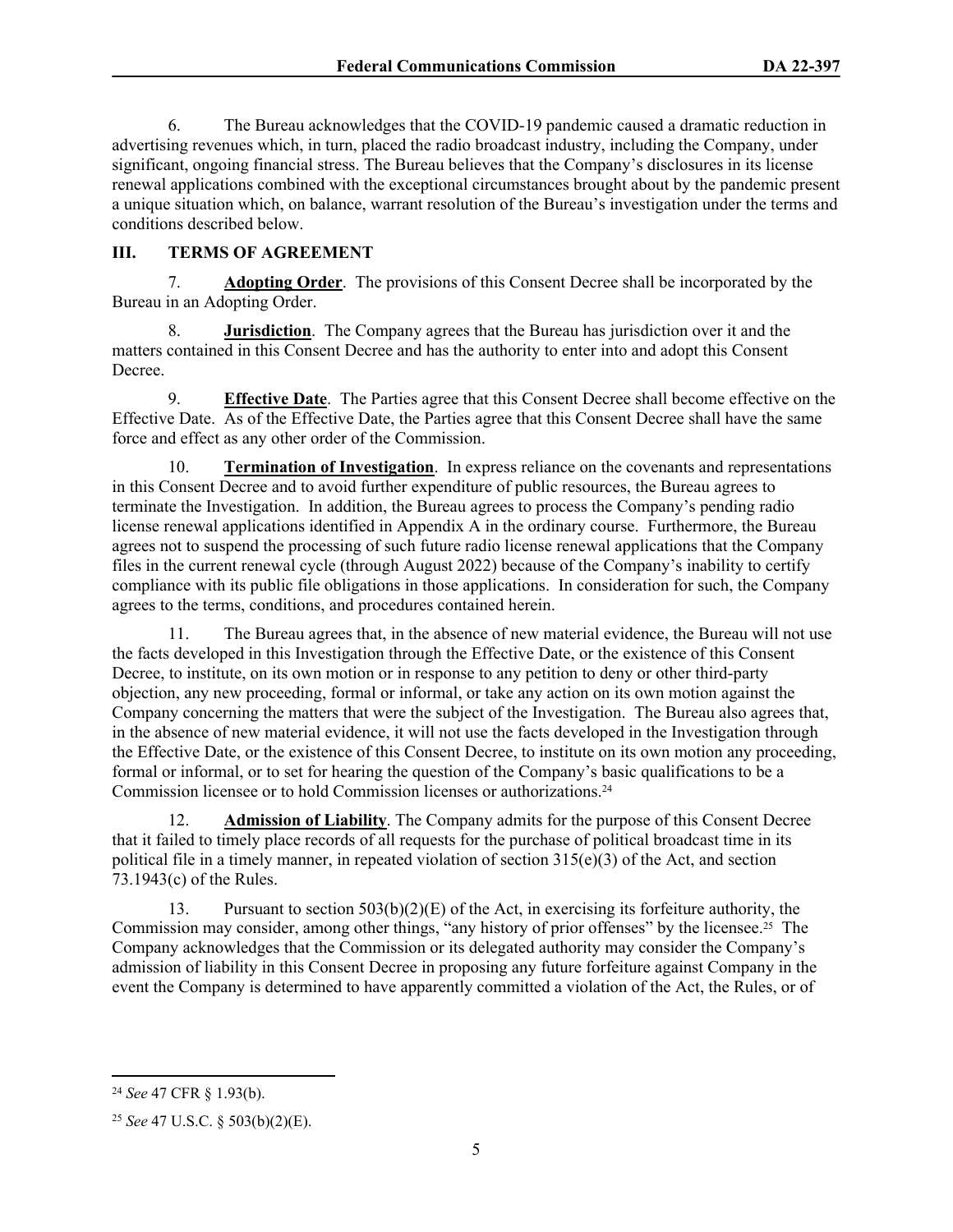any orders of the Commission after the Effective Date, whether related to political programming and record keeping or otherwise.

14. **Compliance Officer**. Within 30 calendar days after the Effective Date, the Company shall designate a senior manager to serve as a Compliance Officer and to discharge the duties set forth below. The Compliance Officer shall report directly to the Company's Chief Executive Officer (or equivalent senior officer/owner) on a regular basis, and shall be responsible for developing, implementing, and administering the Compliance Plan and ensuring that the Company complies with the terms and conditions of the Compliance Plan and this Consent Decree. The Compliance Officer shall have specific knowledge of the Political Record-Keeping Statute and Rule prior to assuming his/her duties. The Bureau acknowledges that the Compliance Officer, Chief Executive Officer, and/or owner may be the same individual.

15. **Compliance Plan**. For purposes of settling the matters set forth herein, the Company agrees that it shall, within 30 calendar days after the Effective Date, develop and implement a Compliance Plan designed to ensure future compliance with the Political Record-keeping Statute and Rule, and with the terms and conditions of this Consent Decree. The Compliance Plan, with the exception of the Compliance Report described below in paragraph 15(c), shall apply to all radio stations owned by the Company. The Compliance Plan shall contain, at a minimum, the following elements:

- (a) **Compliance Manual**. The Compliance Plan shall include a Compliance Manual that is distributed to all Covered Employees. The Company may adopt a Compliance Manual that it has prepared or one that has been prepared by an outside source, such as a trade association (e.g., the National Association of Broadcasters), another licensee, or a law firm. The Compliance Manual shall:
	- i. thoroughly explain the requirements embodied in the Political Record-keeping Statute and Rule;
	- ii. contain Operating Procedures that Covered Employees must follow to help ensure the Company's compliance with the Political Record-keeping Statute and Rule. The Operating Procedures shall include internal procedures and policies specifically designed to ensure that the Company's stations upload all required information to their online political files in a timely manner and otherwise maintain full, complete, and up to date information therein. The Operating Procedures shall also include a compliance checklist that describes the steps that a Covered Employee must follow to ensure compliance with the Political Record-keeping Statute and Rule; and
	- iii. be periodically reviewed and revised as necessary to ensure that the information set forth therein remains current, complete, accurate, and effective.
- (b) **Compliance Training Program**. If the Company has Covered Employees, the Compliance Plan shall include a Compliance Training Program to provide periodic training to those Covered Employees on complying with the Political Record-keeping Statute and Rule. As part of the compliance training program, Covered Employees shall be advised of the Company's obligation to report any noncompliance with the Political Record-keeping Statute and Rule and shall be instructed on how to disclose noncompliance to the Compliance Officer. All Covered Employees shall receive initial training under the compliance training program within 30 calendar days after the Effective Date, except that any person who becomes a Covered Employee at any time after such initial training is provided shall receive training under the compliance training program within 30 calendar days after the date he or she becomes a Covered Employee. The Company shall provide training under the compliance training plan on at least an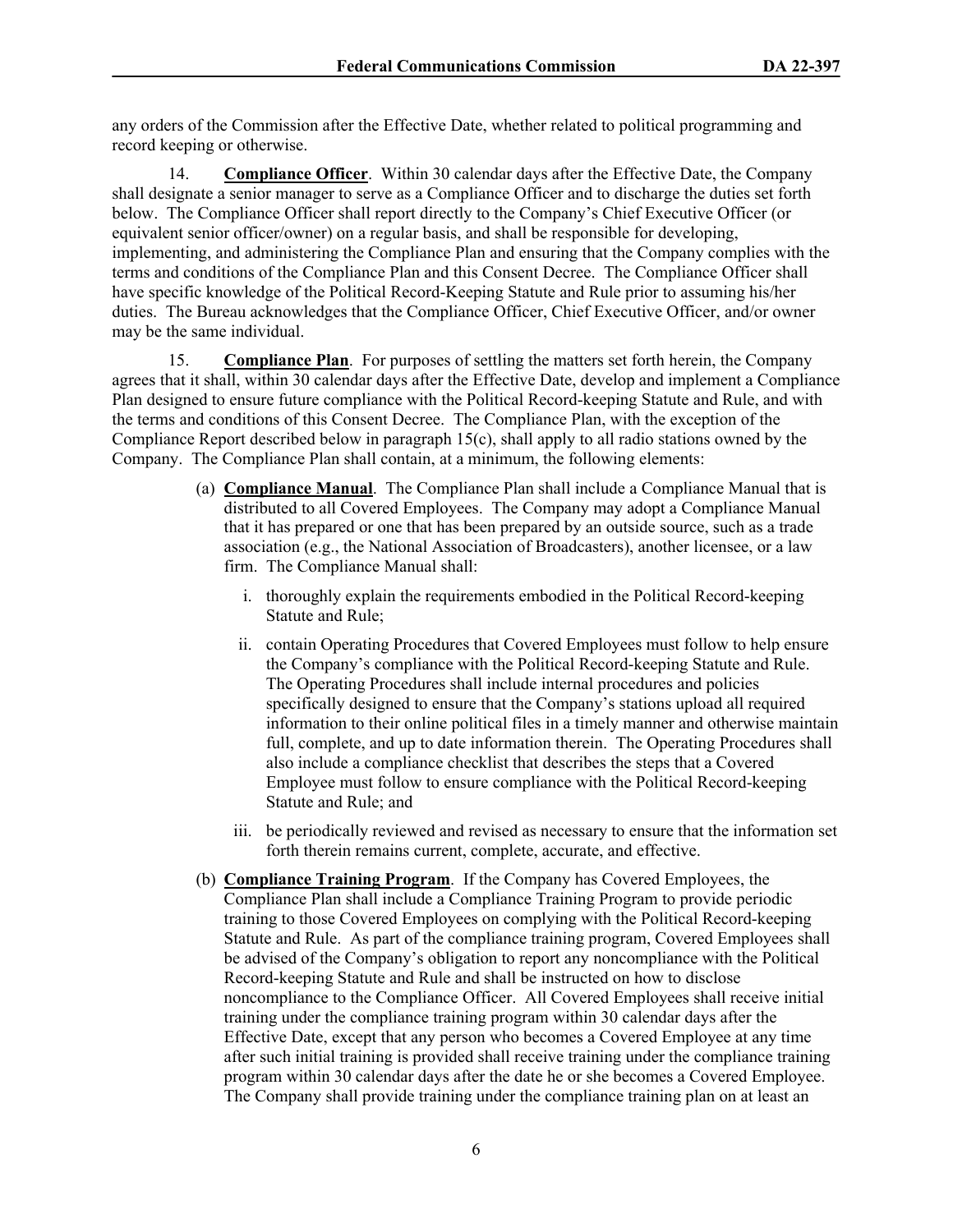annual basis, and it shall periodically review and revise the compliance training program as necessary to ensure that it remains current, complete, and effective.

- (c) **Compliance Report**. The Company shall submit one compliance report in the form of a spreadsheet to the Bureau for each station listed in Appendix A. The compliance report is intended to provide data about requests that the station received for the purchase of broadcast time by, or on behalf of, legally qualified candidates for public office or which communicate a message relating to any political matter of national importance.26 The compliance report shall: (1) provide data about such requests that the station received for ads broadcast during the three month period preceding the general election on November 8, 2022, and (2) be submitted to the Bureau no later than December 9, 2022. The Bureau may, within its sole discretion, require the Company to submit more frequent or additional compliance reports in accordance with the terms of paragraph 17 below.
	- i. The compliance report shall include a certification by the Compliance Officer stating that the Compliance Officer has personal knowledge that the Company: (i) has established and implemented the Compliance Plan; (ii) has utilized the operating procedures since the implementation of the Compliance Plan; and (iii) is not aware of any instances of noncompliance with the terms and conditions of this Consent Decree.
	- ii. The Compliance Officer's certification shall be accompanied by a statement explaining the basis for such certification and must comply with section 1.16 of the Rules,<sup>27</sup> and be subscribed to as true under penalty of perjury in substantially the form set forth therein.
	- iii. If the Compliance Officer is unable to provide the requisite certification, the Compliance Officer shall provide the Bureau with a report detailing the noncompliance, as described below.
	- iv. The Company's Chief Executive Officer (or equivalent senior officer/owner) shall also certify that he or she has reviewed the compliance report and that, based on his or her knowledge, the compliance report does not contain any untrue statement of a material fact, does not omit to state a material fact necessary to make the statements made therein, and is not misleading with respect to the period covered by the compliance report.
	- v. The compliance report shall be submitted to the Political Programming staff: Robert Baker, Assistant Chief, Policy Division, Media Bureau, Federal Communications Commission, at [Robert.Baker@fcc.gov](mailto:Robert.Baker@fcc.gov); Gary Schonman, Special Counsel, Policy Division, Media Bureau, Federal Communications Commission, at [Gary.Schonman@fcc.gov;](mailto:Gary.Schonman@fcc.gov) and Sima Nilsson, Attorney-Advisor, Policy Division Media Bureau, Federal Communications Commission, at [Sima.Nilsson@fcc.gov.](file://fccnet/data/Bureaus-Offices/MB/Policy/MB/Policy/POLITICAL%20PROGRAMMING/COMPLAINTS%20AND%20PETITIONS%20FOR%20RULEMAKING%20&%20DECLARATORY%20RULINGS/POLITICAL%20FILES%20-%20GROUP%20OWNERS/Consent%20Decrees/Entercom/Sima.Nilsson@fcc.gov.)

16. **Reporting Noncompliance**. The Company shall, for each radio station it owns, report any instance of noncompliance with the Political Record-keeping Statute and Rule, and any instance of noncompliance with any applicable terms and conditions of this Consent Decree within 10 calendar days after discovery of such noncompliance. Such reports shall include a detailed explanation of: (i) each such instance of noncompliance; (ii) the steps that the Company has taken or will take to remedy such noncompliance, including the schedule on which such actions will be taken; and (iiii) the steps that the Company has taken or will take to prevent the recurrence of any such noncompliance, including the

<sup>26</sup> See 47 U.S.C. § 315(e).

<sup>27</sup> 47 CFR § 1.16.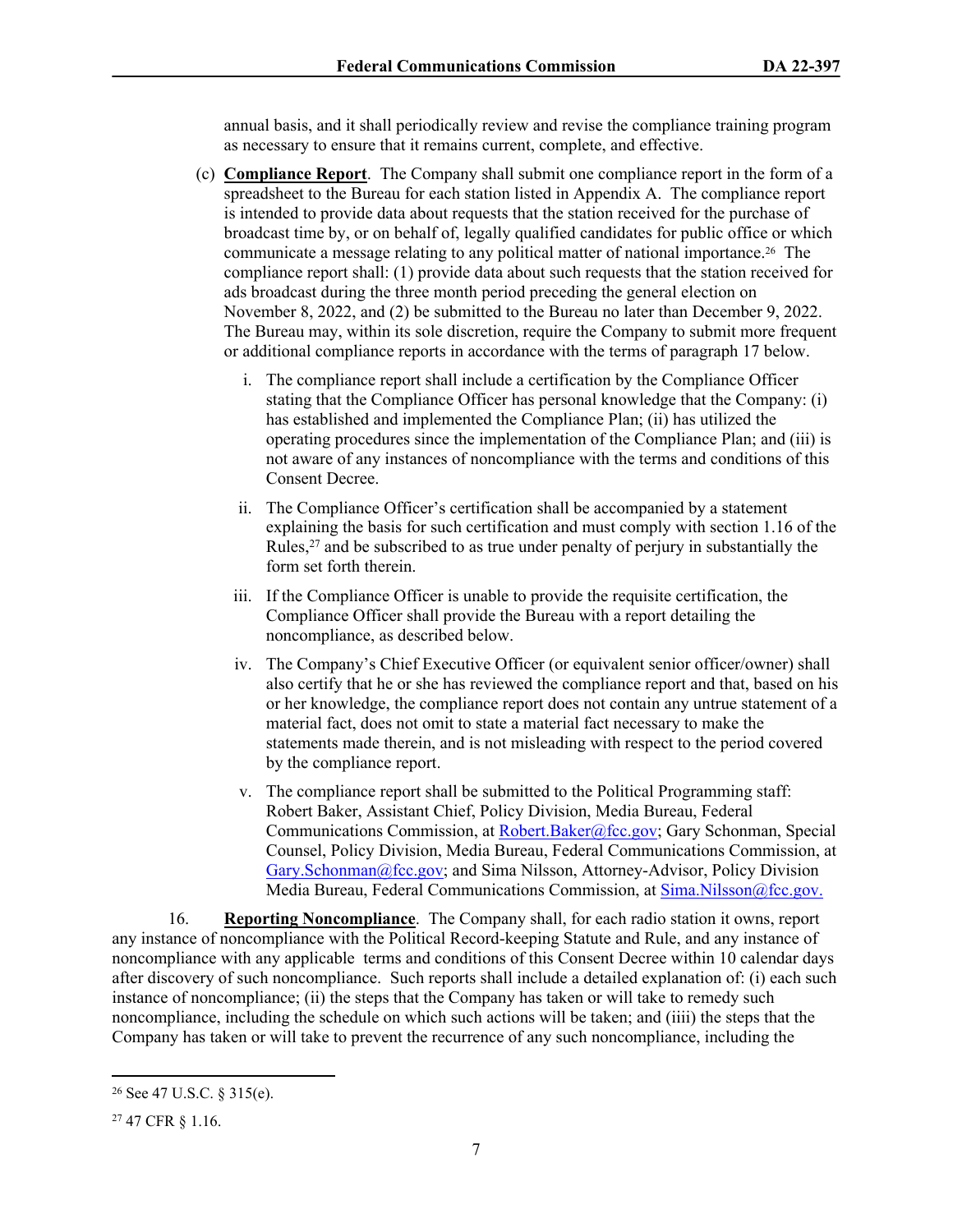schedule on which such preventative action will be taken. All reports of noncompliance shall be submitted to the Political Programming staff: Robert Baker, Media Bureau, Federal Communications Commission, at [Robert.Baker@fcc.gov;](mailto:Robert.Baker@fcc.gov) Gary Schonman, Media Bureau, Federal Communications Commission, at [Gary.Schonman@fcc.gov;](mailto:Gary.Schonman@fcc.gov) and Sima Nilsson, Media Bureau, Federal Communications Commission, at [Sima.Nilsson@fcc.gov.](file://fccnet/data/Bureaus-Offices/MB/Policy/MB/Policy/POLITICAL%20PROGRAMMING/COMPLAINTS%20AND%20PETITIONS%20FOR%20RULEMAKING%20&%20DECLARATORY%20RULINGS/POLITICAL%20FILES%20-%20GROUP%20OWNERS/Consent%20Decrees/Entercom/Sima.Nilsson@fcc.gov.)

17. **Termination Date**. The obligations to which the Company is subject pursuant to this Consent Decree shall terminate 60 days after the filing of the compliance report referenced above, *provided* the Bureau is satisfied that the Company has demonstrated substantial compliance with its political file obligations. If the Bureau is not satisfied that the Company has demonstrated substantial compliance with its political file obligations, the Bureau may, within its the sole discretion and authority, extend the termination date of this Consent Decree for up to an additional 24 months.

18. The Company acknowledges that the Bureau retains the discretion and authority to propose sanctions against the Company, including the issuance of notices of apparent liability for forfeitures, for any apparent willful and/or repeated violation by the Company of the Political Recordkeeping Statute and Rule that occurs during the term of this Consent Decree.

19. **Waivers**. As of the Effective Date, the Company waives any and all rights it may have to seek administrative or judicial reconsideration, review, appeal, or stay, or to otherwise challenge or contest the validity of this Consent Decree and the Adopting Order. The Company shall retain the right to challenge Commission interpretation of the Consent Decree or any terms contained herein. If either Party (or the United States on behalf of the Commission) brings a judicial action to enforce the terms of the Consent Decree or Adopting Order, neither the Company nor the Commission shall contest the validity of the Consent Decree or the Adopting Order, and the Company shall waive any statutory right to a trial *de novo*. The Company hereby agrees to waive any claims it may have under the Equal Access to Justice Act<sup>28</sup> relating to the matters addressed in this Consent Decree.

20. **Severability**. The Parties agree that if any of the provisions of the Consent Decree shall be held unenforceable by any court of competent jurisdiction, such unenforceability shall not render unenforceable the entire Consent Decree, but rather the entire Consent Decree shall be construed as if not containing the particular unenforceable provision or provisions, and the rights and obligations of the Parties shall be construed and enforced accordingly.

21. **Invalidity**. In the event that this Consent Decree in its entirety is rendered invalid by any court of competent jurisdiction, it shall become null and void and may not be used in any manner in any legal proceeding.

22. **Subsequent Rule or Order**. The Parties agree that if any provision of this Consent Decree conflicts with any subsequent Rule or Order adopted by the Commission (except an order

<sup>28</sup> *See* 5 U.S.C. § 504; 47 CFR §§ 1.1501-1.1530.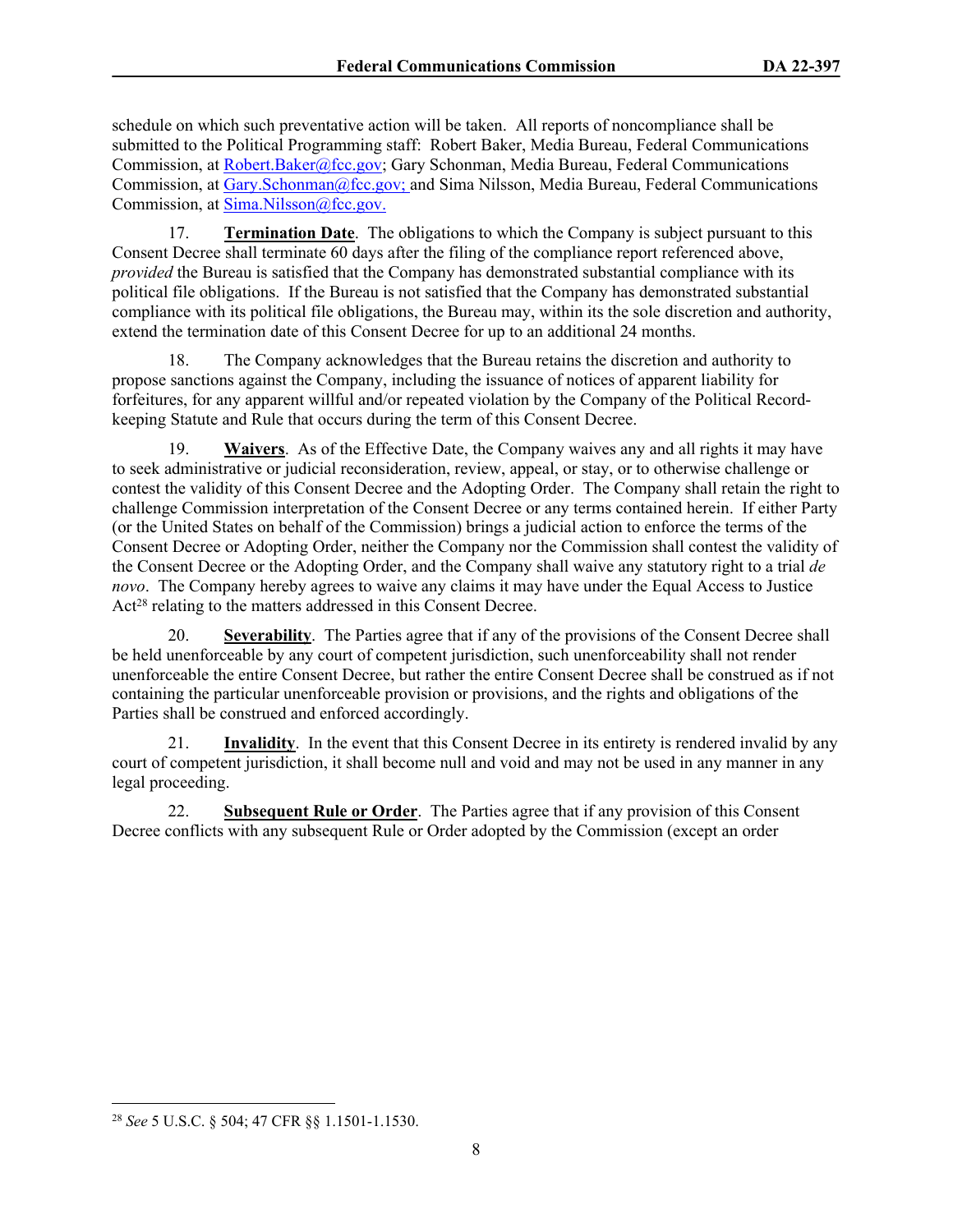specifically intended to revise the terms of this Consent Decree to which the Company does not expressly consent) that provision will be superseded by such Rule or Order.

23. **Successors and Assigns**.The Company agrees that the provisions of this Consent Decree shall be binding on its successors, assigns, and transferees.

24. **Final Settlement**. The Parties agree and acknowledge that this Consent Decree shall constitute a final settlement between the Parties with respect to the Investigation.

25. **Modifications**. This Consent Decree cannot be modified without the advance written consent of both Parties.

26. **Paragraph Headings**. The headings of the paragraphs in this Consent Decree are inserted for convenience only and are not intended to affect the meaning or interpretation of this Consent Decree.

27. **Authorized Representative**. Each Party represents and warrants to the other that it has full power and authority to enter into this Consent Decree. Each person signing this Consent Decree on behalf of a Party hereby represents that he or she is fully authorized by the Party to execute this Consent Decree and to bind the Party to its terms and conditions.

28. **Counterparts**. This Consent Decree may be signed in counterpart (including electronically or by facsimile). Each counterpart, when executed and delivered, shall be an original, and all of the counterparts together shall constitute one and the same fully executed instrument.

 $\mathcal{L}_\text{max}$ Holly Saurer Chief, Media Bureau

Date

Taxi License Corporation

 $\mathcal{L}_\text{max}$  and  $\mathcal{L}_\text{max}$  and  $\mathcal{L}_\text{max}$  and  $\mathcal{L}_\text{max}$ 

 $\mathcal{L}_\text{max}$ 

 $\mathcal{L}_\text{max}$ 

Date